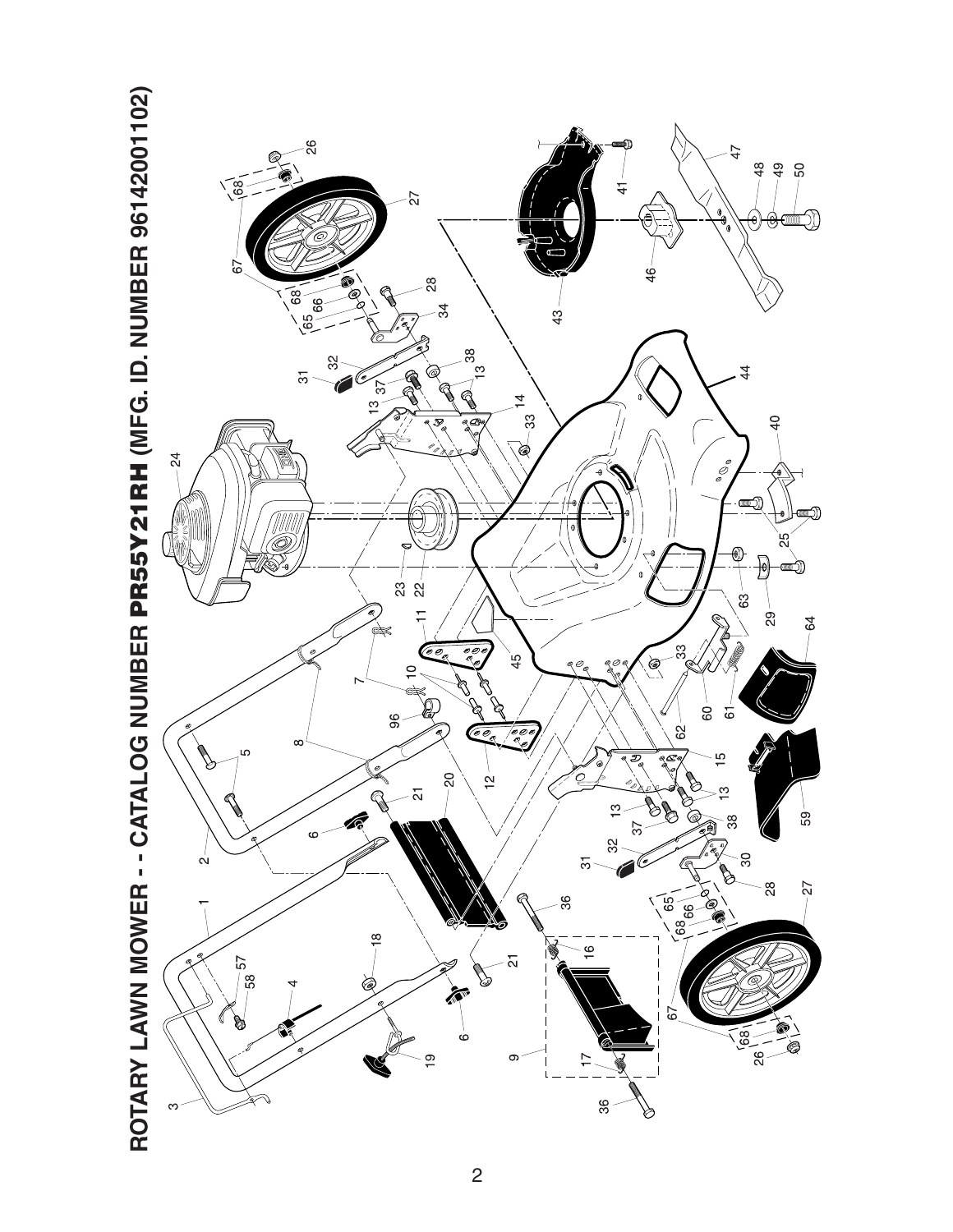|                      |               | ROTARY LAWN MOWER - - CATALOG NUMBER                            |                |                    | PR55Y21RH (MFG. ID. NUMBER 96142001102)                 |
|----------------------|---------------|-----------------------------------------------------------------|----------------|--------------------|---------------------------------------------------------|
| <b>KEY</b><br>NO.    | PART<br>NO.   | DESCRIPTION                                                     | KEY<br>NO.     | PART<br>NO.        | <b>DESCRIPTION</b>                                      |
|                      | 88190X479     | Upper Handle                                                    | ္က             | 73800500           | Nut, Hex, Nylock 5/16-18                                |
| $\mathbf{\Omega}$    | 51721X479     | Lower Handle                                                    | 34             | 80412X004          | Axle Arm Assembly, Rear, LH                             |
|                      | 87940X428     | Control Bar                                                     | 36             | 84193              | Bolt, Rear Door                                         |
|                      | 83567         | Engine Zone Control Cable                                       | 38             | 50078              | Screw                                                   |
|                      | 191574        | Handle Bolt                                                     |                | 9112206            | Washer, Flat .34 x 1.38                                 |
|                      | 189713X428    | Handle Knob                                                     | $\Theta$       | 88102              | Mounting Bracket, Debris Shield                         |
|                      | 51793         | Hairpin Cotter                                                  | $\frac{4}{1}$  | 192325             | Screw, Debris Shield                                    |
| $0.4700 \times 0.00$ | 66426         | Wire Tie                                                        | ු<br>අ         | 87038              | Debris Shield                                           |
|                      | 180479        | Kit, Rear Door (Includes Key Numbers 16 and 17)                 | 4              | 76710              | Kit, Housing (Includes Key Numbers 10, 11, 12 and 45)   |
|                      | 128415        | Pop Rivet                                                       | 45             | X68220             | Danger Decal                                            |
|                      | 75069X479     | Support Bracket, LH                                             | $\frac{6}{4}$  | 84590              | <b>Blade Adapter</b>                                    |
|                      | 75070X479     | Support Bracket, RH                                             |                | 89028              | Blade, 21"                                              |
| Q W 4                | 7060410       | Screw 1/4-20 x 5/8                                              | $\frac{8}{4}$  | 851074             | Hardened Washer                                         |
|                      | 81017X479     | Handle Bracket Assembly, LH                                     | $\frac{9}{4}$  | 850263             | Helical Washer 3/8                                      |
| 1567658              | 81016X479     | Handle Bracket Assembly, RH                                     | 50             | 851084             | Blade Bolt, Hex Head, Grade 8                           |
|                      | 80071         | Spring, Rear Door, LH                                           |                | 860733X004         | Bracket, Upstop                                         |
|                      | 80072         | Spring, Rear Door, RH                                           | 588            | '50634             | Screw                                                   |
|                      | 132004        | Keps Locknut 1/4-20                                             |                | 175071             | Discharge Deflector                                     |
|                      | 179585        | Rope Guide                                                      | 60             | 175735             | Hinge Bracket                                           |
|                      | 189005        | Rear Skirt                                                      | $\overline{6}$ | 75285              |                                                         |
| $\overline{\Omega}$  | 88652         | Hinge Screw 1/4-20 x 1-1/4                                      | 82             | 75650              | Spring<br>Rod, Hinge                                    |
| 22                   | 185005        | Pulley, Engine                                                  | යි             | 3800400            | Nut, Hex                                                |
| <u>ಇ ನ</u>           | 187223        | Key, Hi-Pro                                                     | 64             | 75066              | <b>Mulcher Door</b>                                     |
|                      | $\frac{1}{4}$ | Engine, Honda, Model Number GCV160                              | 65             | 88152              | O-Ring                                                  |
|                      |               | For engine service and replacement parts,                       | 66             | 88348              | Washer, Flat 3/8                                        |
|                      |               | call Honda Engines at 1-800-426-7701)                           | 67             | 93498              | Kit, Bushing, High Wheel                                |
|                      | 150406        | $\mathbf{\Omega}$<br>Screw, Hex Head, Threaded, Rolled 3/8-16 x | 89             | 93028X428          | Bushing, Nylon, Black                                   |
|                      | 83923         | Nut, Hex, Flangelock 3/8-16                                     | 96             | 92770              | Clip, Cable                                             |
|                      | 195630        |                                                                 |                | 62300              |                                                         |
|                      | 160828        | Wheel & Tire Assembly, Rear, 14"<br>Bolt, Shoulder 5/16-18      |                | 93733              | Warning Decal (not shown)<br>Operator's Manual, English |
|                      | 851201X004    | Washer, Engine, Zinc Plated                                     |                | 93736              | Operator's Manual, French                               |
| 8789952              | 180411X004    | Axle Arm Assembly, Rear, RH                                     |                | 95732              | Repair Parts Manual, English / French                   |
|                      | 170143        | Selector Knob                                                   |                |                    |                                                         |
|                      | 175053X004    | Selector Spring                                                 |                | 1 inch = $25.4$ mm | NOTE: All component dimensions given in U.S. inches     |
|                      |               |                                                                 |                |                    |                                                         |

IMPORTANT: Use only Original Equipment Manufacturer (O.E.M.) replacement parts. Failure to do so could be hazardous, damage your lawn mower and void your warranty. **IMPORTANT:** Use only Original Equipment Manufacturer (O.E.M.) replacement parts. Failure to do so could be hazardous, damage your lawn mower and void your warranty.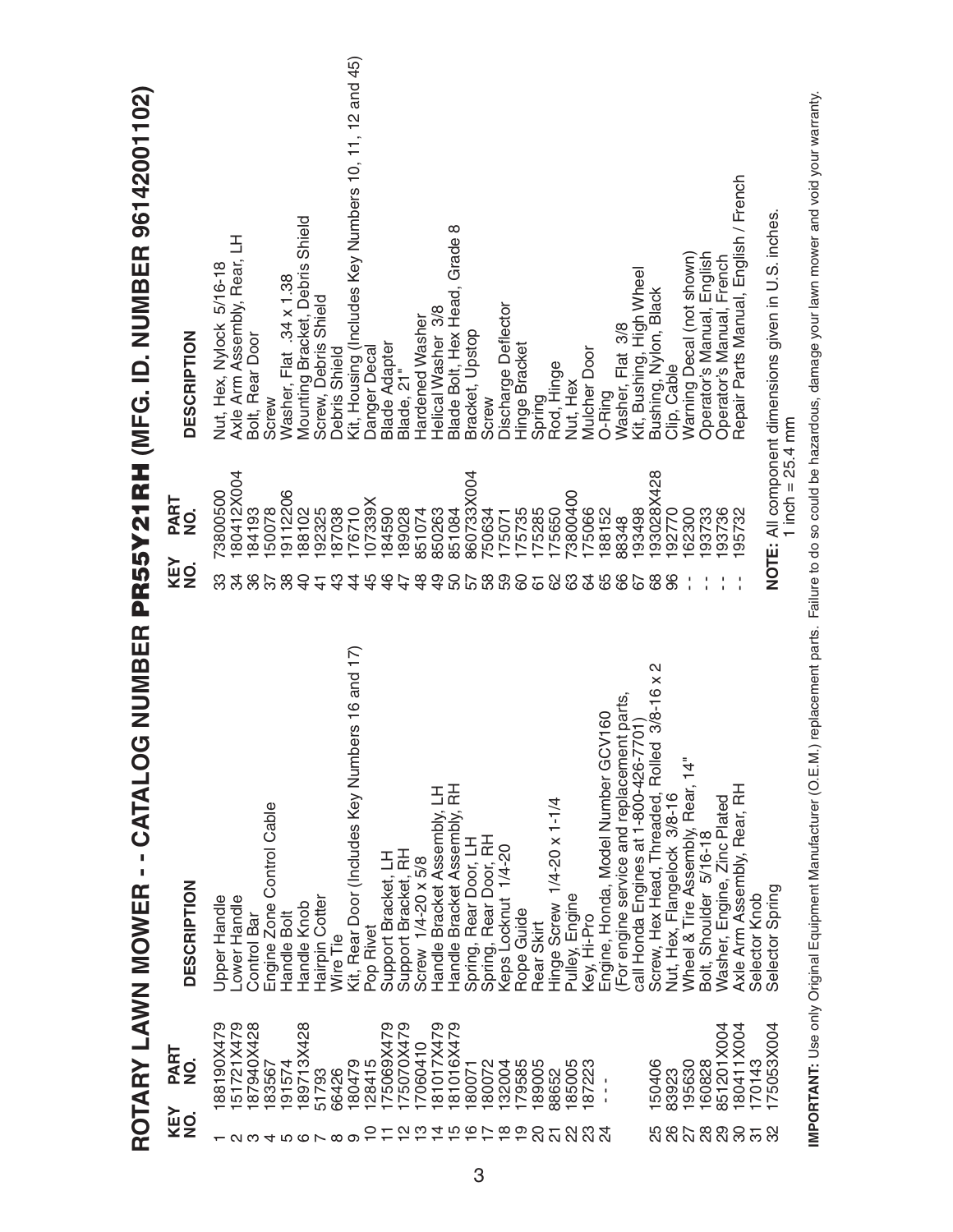